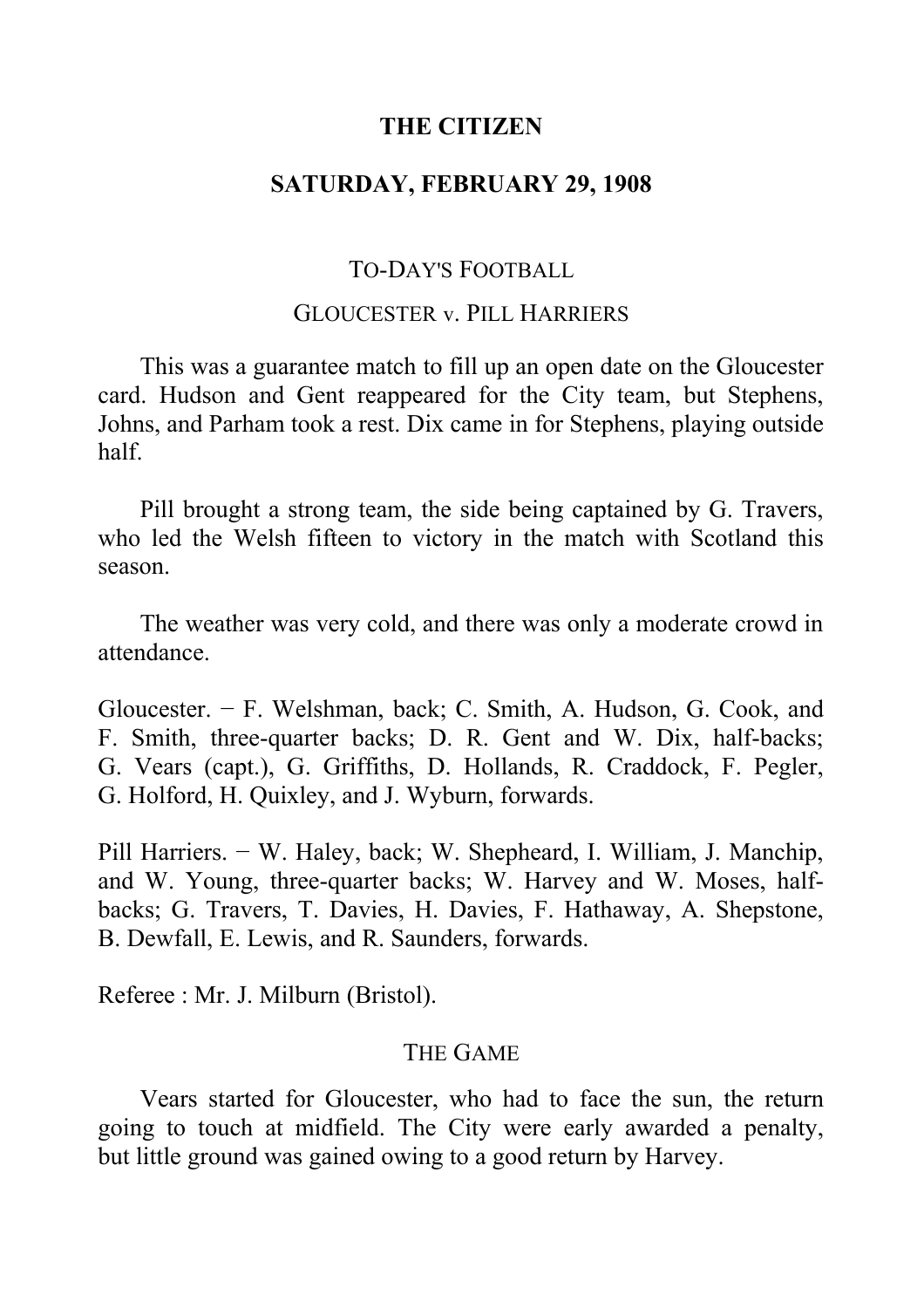Wheeling a scrum the visitors broke away, but Cook robbed them cleverly and took the ball to Haley, who punted to touch. The Harriers' forwards again carried a scrum, but kicked too hard, and Dix fielding passed to Gent, who kicked across. C. Smith gathered, but being collared transferred to Hudson, who had come outside, and the International punted high. Haley, however, marked, and a minute later Williams also made a mark from Hollands' return. Play was very quiet, and nothing of incident occurred.

In a scramble near touch T. Davies sustained an injury to his knee and had to go off. Resuming, Dix and Gent took part in some neat play which ended in the Harriers' half being visited. Here Gent and Dix opened out nicely, and C. Smith passing to Hudson, the latter burst through and kicked. The ball went to the left wing, but bounced to touch before Frank Smith could get up. Gloucester, from this point, got well away, and Haley was called upon to repel a dangerous attack, which he did successfully. For an infringement at the scrum Pill were penalised, but Welshman failed with his goal kick.

Following the drop-out Cook found touch splendidly with a grand kick. The Harriers worked out, but from a big punt by Hudson, Haley attempted to make a mark. He, however, failed to gather the ball, but the referee having whistled for a mark he was allowed to have it. By the aid of the kick Pill reached the centre, and unintentional off-side by a Gloucester forward lost the City some 20 yards. Here Moses, receiving from a scrum, tricked the home backs prettily, but Harvey, to whom he passed, was collared just outside. Gloucester relieved through Dix, but Haley punted back and forced a minor.

On the restart Cook was prominent with some good work, and Frank Smith looked likely to have a chance, but he over-ran the ball. The Harriers (who had now got Davies back) returned with neat handling, and Young was well placed, but he fumbled his transfer. The visitors again heeled, and the halves got the ball away nicely, but Cook intercepted and kicked down. F. Smith raced hard and dribbled down, but again the ball beat him.